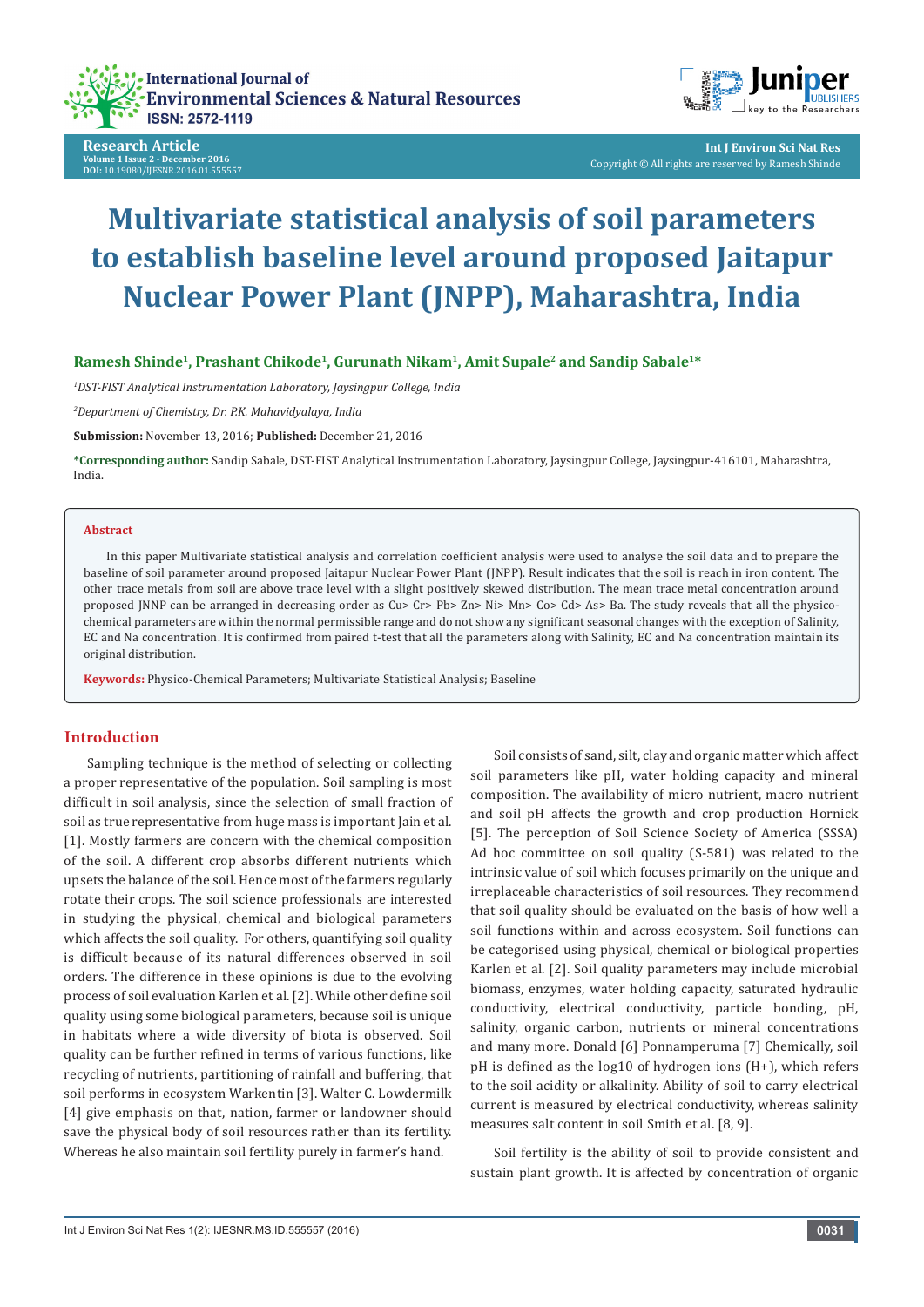carbon, available Nitrogen, phosphorus, potassium and water. Nitrogen is important for plant growth, phosphorus acts as limiting nutrients for energy storages and potassium affects all division of plant by carbohydrate formation and translocation of sugar Ball et al. [10], Jain et al. [1]. National Power Corporation of India Limited (NPCIL) has planned to install a Nuclear Power Project at Jaitapur, district Ratnagiri in Maharashtra state. It is projected to have a 9900MW power capacity. This presented an issue for various nongovernmental organizations because of the potential adverse effects of radiation and different types of pollution. Given the scenario mentioned above, it is vital to collect baseline data related to quality of some environmental parameters like water, soil, air, sediments and background radiations. This study investigates the variation in soil quality parameters in different seasons. Physical, Chemical and biological parameters were studied throughout the winter, summer, and post-monsoon seasons. Samples were collected from 15 villages around proposed nuclear power plant within the territory of 30km.

Jaitapur is a small village situated in Rajapur Tehsil of Ratnagiri District, Maharashtra. It lies on the Arabian sea coast. Various industries have planned to construct their plants around this area. Jaitapur Nuclear Power Project has also been proposed by the Nuclear Power Corporation of India Limited (NPCIL) which is the India's biggest proposed power plant having a capacity of nearly 9900MW. This project is located at 16.55°N; 73.35<sup>0</sup> E and this area is a part of Konkan in Western Ghats of Maharashtra. Also many other industries like thermal power, mining of aluminum etc are being constructed in this Konkan region. This Konkan region is famous for mango production and export especially Devagad hapus, jackfruits, cashew and cashew nuts , rice ragi, kokam fruits and other bi products of these fruits. Hence it is necessary to study the soil-water chemistry of this konkan area. For our study we have selected an area of about 30 km distance which covers Devagad and Rajapur Tehsil from Sindudurg and Ratnagiri district respectively.

Soil pollution is an important issue in developing and developed countries due to change in soil use pattern. Pollutant activities add different kinds of contaminants and heavy/trace metals to soil which are hazardous due to their persistence and toxicity Adriano [11]. Heavy/trace metal concentration affects the soil quality, ground water and food web, which directly affect human health Lu et al. [12], Nicholson et al. [13], Mico et al. [14]. To determine the water and soil quality, a detailed study regarding their physical and chemical parameters is essential and it includes various parameters as per the literature and manuals of various national agencies James et al. [15], Klein et al. [16], Kopp et al. [17], Kunze et al. [18]. By considering these points we have planned to study the soil chemistry of this area, as there are no any reports related to assessment of soil were found. Our study will be helpful to assess the impact of these industries after their post operations. Hence this pre-operational

**032**

study has been undertaken which will play an important role in establishing the baseline level of soil parameters.

# **Methods and Materials**

The basic aim of the proposed study was to carry out comprehensive assessment of soil samples to establish the baseline data on physical and chemical parameters and trace metals present around the proposed Jaitapur Nuclear Power Plant (JNPP) environment up to a distance of 30Km from the site. To fulfill this aim we have prepared the sampling frame of all the villages within the territory of 30km from JNPP. 15 villages are randomly selected as sampling positions around proposed nuclear power plant within the territory of 30km and located using GPS positions (Table 1). The base map (Figure 1) was prepared from these sampling locations. Soil sampling from these selected locations was done by following the proper scientific methods with maximum standards for three seasons of winter, summer and post monsoon. The soil samples were tested for the following parameters-pH, EC, Salinity, Silicon, Organic carbon, N, P, K, Ca, Mg, Na and Boron. In addition trace metals from soil were analyzed in post monsoon season using inductively coupled plasma mass spectrometer (ICP/MS). Multivariate statistical analysis has been carried for the data obtained from soil analysis Facchinelli A et al. [19,20].

**Table 1:** Sampling sites and their GPS positions.

| Sr. No. | <b>Locations</b> | <b>Name</b>     |                | <b>GPS Position</b> |
|---------|------------------|-----------------|----------------|---------------------|
| 1.      | Devgad           | S <sub>1</sub>  | N-160 22'43.4" | E-730 24'02.9"      |
| 2.      | Nadan            | S <sub>2</sub>  | N-160 26'29.0" | E-730 24'52.0"      |
| 3.      | Baparde          | S <sub>3</sub>  | N-160 26'26.8" | E-730 28'34.8"      |
| 4.      | Thakarwadi       | S <sub>4</sub>  | N-16030'33.8"  | E-730 22'19.2"      |
| 5.      | Vijaydurg        | S <sub>5</sub>  | N-16033'34.5"  | E-730 20'05.3"      |
| 6.      | Pural            | S <sub>6</sub>  | N-160 27'48.4" | E-730 23'04.0"      |
| 7.      | Hatiwale         | S7              | N-16035'40.9"  | E-730 32'27.1"      |
| 8.      | Ansure           | S <sub>8</sub>  | N-16033'44.5"  | E-730 24'27.0"      |
| 9.      | Mithgawane       | S <sub>9</sub>  | N-16035'06.5"  | E-730 22'19.9"      |
| 10.     | Madban           | S10             | N-160 25'47.1" | E-730 20'43.3"      |
| 11.     | Jaitapur         | S <sub>11</sub> | N-16037'36.2"  | E-730 38'17.8"      |
| 12.     | Nate             | S <sub>12</sub> | N-16038'17.8"  | E-730 21'25.2"      |
| 13.     | Rajapur          | S <sub>13</sub> | N-16039'19.6"  | E-730 30'47.1"      |
| 14.     | Ambolgarh        | S <sub>14</sub> | N-16038'35.6"  | E-730 19'44.8"      |
| 15.     | Bhalawali        | S <sub>15</sub> | N-16043'24.1"  | E-730 24'23.7"      |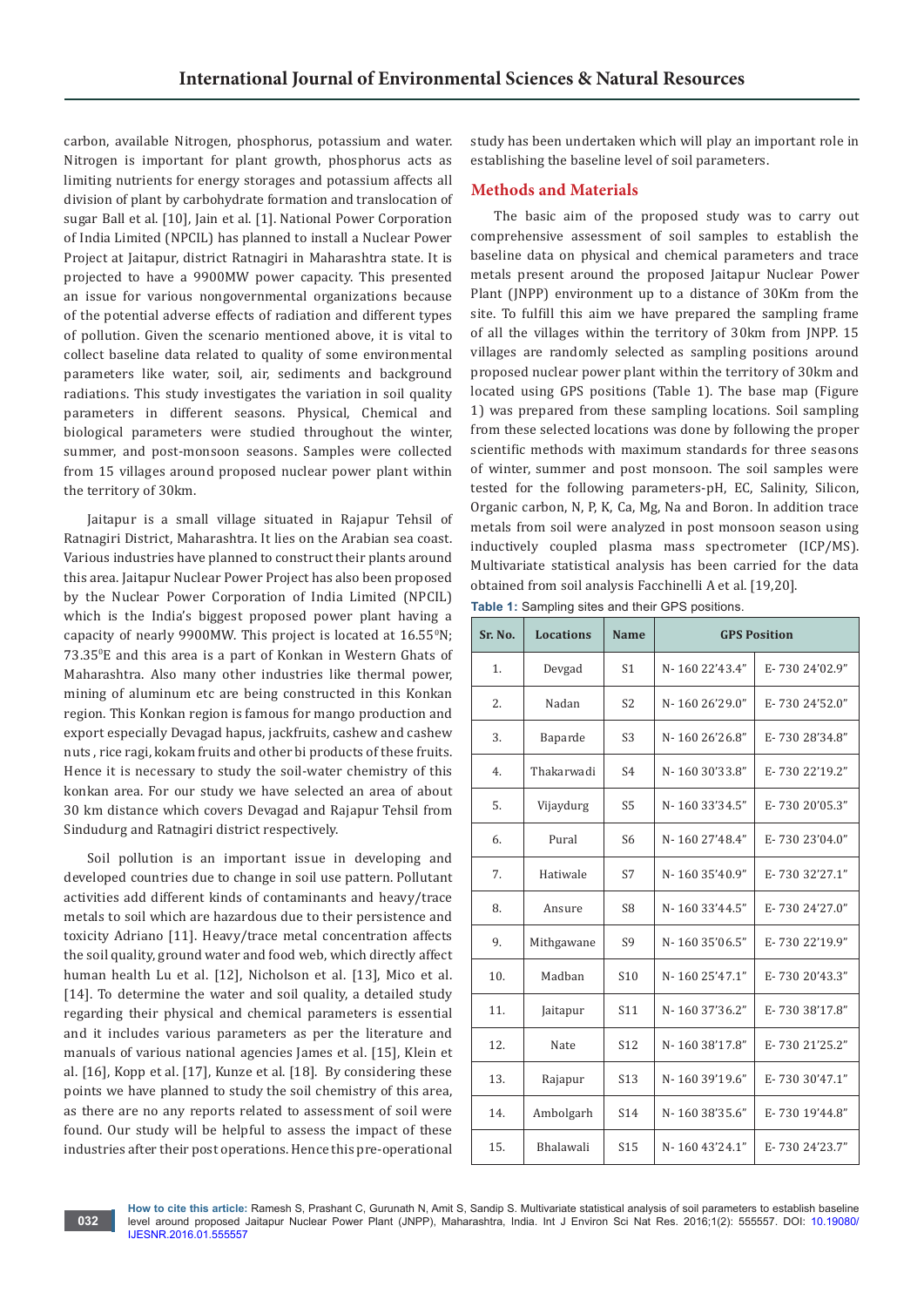

**Figure 1:** Base map of JNPP and locations of soil sampling sites.

# **Results and Discussion**

## **General descriptive statistics of soil parameter**

The physicochemical characteristics along with the standard deviation, skewness, kurtosis and p-value of Shapiro-wilk test of normality for winter, summer and post monsoon seasons is carried out and presented in (Table 2). The pH is determined to express the soil capacity. The accepted range of values are characterized in three categories - normal 6.5- 7.8, acidic < 6.5, alkaline 7.8-8.5 and alkali  $> 8.5$  (01). From results, pH value varies from 5.85 to 7.89, 5.56 to 7.3 and 6.0 to 7.12 (mean; 6.948, 6.841 and 6.728) for winter, summer and post monsoon season respectively, which is close to neutral. These pH values are best for the growth of many crops like corn, wheat, soya bean etc but due to other climate condition primarily mango and ragi are cultivated.

|           | pH              | EC       | Salinity     | Si             | 0.C.     | ${\bf N}$                  | $\mathbf{P}$ | $\bf K$  | Ca     | <b>Mg</b> | Na       | $\, {\bf B}$ |
|-----------|-----------------|----------|--------------|----------------|----------|----------------------------|--------------|----------|--------|-----------|----------|--------------|
|           |                 |          |              |                |          | <b>WINTER SEASON</b>       |              |          |        |           |          |              |
| Min       | 5.85            | 0.098    | 0.7          | $\overline{0}$ | 0.27     | 103.48                     | 44.43        | 336      | 12.5   | 14.5      | 3.69     | 0.082        |
| Max       | 7.89            | 0.564    | 1.2          | 0.953          | 0.52     | 376.32                     | 71.62        | 2128     | 67.5   | 48.2      | 27.93    | 1.41         |
| Median    | 7.08            | 0.28     | $\mathbf{1}$ | 0.222          | 0.4      | 254.01                     | 51.32        | 1008     | 25.75  | 23        | 13.36    | $\mathbf{1}$ |
| Mean      | 6.948           | 0.295    | 0.953        | 0.275          | 0.393    | 252.222                    | 54.209       | 1097.6   | 26.777 | 24.88     | 13.265   | 0.946        |
| Std. Dev. | 0.605           | 0.115    | 0.173        | 0.225          | 0.083    | 70.261                     | 8.949        | 533.703  | 13.944 | 8.108     | 6.509    | 0.346        |
| Skewness  | $-0.277$        | 0.575    | 0.079        | 2.191          | $-0.1$   | $-0.366$                   | 0.875        | 0.782    | 1.823  | 1.823     | 0.579    | $-0.932$     |
| Kurtosis  | $-0.915$        | 0.963    | $-1.11$      | 5.92           | $-1.007$ | 0.234                      | $-0.163$     | 0.088    | 4.616  | 4.41      | 0.432    | 1.498        |
| P-Value   | 0.785           | 0.74     | 0.183        | 0.002          | 0.334    | 0.987                      | 0.068        | 0.261    | 0.007  | 0.009     | 0.761    | 0.22         |
|           |                 |          |              |                |          | <b>SUMMER SEASON</b>       |              |          |        |           |          |              |
| Min       | 5.56            | 0.123    | 0.8          | 0.112          | 0.25     | 175.2                      | 44.4         | 403      | 14.8   | 14.8      | 4.19     | 0.69         |
| Max       | 7.3             | 0.618    | 2            | 0.51           | 0.62     | 375                        | 70.1         | 2513     | 70.5   | 30        | 24.15    | 1.5          |
| Median    | $7\overline{ }$ | 0.322    | 1.2          | 0.211          | 0.39     | 238                        | 50.12        | 1214     | 27.2   | 23        | 13       | 0.95         |
| Mean      | 6.841           | 0.363    | 1.273        | 0.234          | 0.399    | 249.48                     | 53.419       | 1213.733 | 27.74  | 23.533    | 12.936   | 0.983        |
| Std. Dev. | 0.401           | 0.125    | 0.367        | 0.096          | 0.103    | 62.428                     | 7.748        | 616.394  | 14.157 | 4.777     | 5.783    | 0.235        |
| Skewness  | $-2.551$        | 0.151    | 0.634        | 1.703          | 0.448    | 0.834                      | 0.707        | 0.648    | 2.095  | $-0.37$   | 0.443    | 0.74         |
| Kurtosis  | 7.945           | 0.273    | $-0.699$     | 4.276          | 0.137    | $-0.264$                   | $-0.522$     | $-0.124$ | 5.703  | $-0.774$  | $-0.387$ | 0.175        |
| P-Value   | 0.000           | 0.925    | 0.228        | 0.007          | 0.609    | 0.104                      | 0.046        | 0.529    | 0.002  | 0.402     | 0.83     | 0.426        |
|           |                 |          |              |                |          | <b>POST MONSOON SEASON</b> |              |          |        |           |          |              |
| Min       | 6               | 0.112    | $0.7\,$      | 0.138          | 0.29     | 151.33                     | 45           | 299      | 13     | 14.3      | 4.22     | 0.75         |
| Max       | 7.12            | 0.425    | 1.3          | $0.5\,$        | 0.49     | 333.51                     | 69.98        | 2308     | 57.1   | 34.9      | 27       | 1.18         |
| Median    | 6.98            | 0.29     | 0.9          | 0.275          | 0.39     | 240.98                     | 57.12        | 976      | 25.1   | 23.9      | 14       | 0.97         |
| Mean      | 6.728           | 0.277    | 0.98         | 0.267          | 0.387    | 253.553                    | 55.695       | 1093.333 | 25.713 | 24.367    | 14.259   | 0.956        |
| Std. Dev. | 0.384           | 0.085    | 0.186        | 0.1            | 0.049    | 63.676                     | 7.291        | 540.401  | 11.321 | 5.539     | 6.593    | 0.127        |
| Skewness  | $-0.774$        | $-0.033$ | 0.182        | 0.886          | 0.093    | $-0.136$                   | 0.602        | 1.074    | 1.505  | $-0.101$  | 0.439    | $-0.102$     |
| Kurtosis  | $-0.959$        | $-0.429$ | $-0.894$     | 0.78           | 0.624    | $-1.697$                   | 0.099        | 1.127    | 3.273  | $-0.282$  | $-0.326$ | $-0.601$     |
| P-Value   | 0.009           | 0.863    | 0.266        | 0.214          | 0.974    | 0.046                      | 0.191        | 0.119    | 0.032  | 0.954     | 0.783    | 0.701        |

**Table 2:** Physico-chemical properties of soil samples of winter, summer and post monsoon seasons from 15 villages near JNPP.

The Electrical Conductivity (EC) is used to estimate total soluble salts in aqueous soil extract. Soil is considered to be normal if  $EC < 0.8$  dsm<sup>-1</sup>. It is injurious to crops if  $EC > 2.5$  dsm<sup>-1</sup> and critical for salt tolerant crops if EC lies between 1.6 to 2.5 dsm-1. EC varies from 0.098 to 0.564, 0.123 to 0.618 and 0.112

**033**

to 0.425 (mean; 0.295, 0.363 and 0.227) for winter, summer and post monsoon seasons respectively, both skewness and kurtosis values are positive for winter and summer seasons and negative for post monsoon season. Salinity varies from 0.7 to 1.2, 0.8 to 2.0 and 0.7 to 1.3 (mean; 0.953, 1.273 and 0.98) for winter,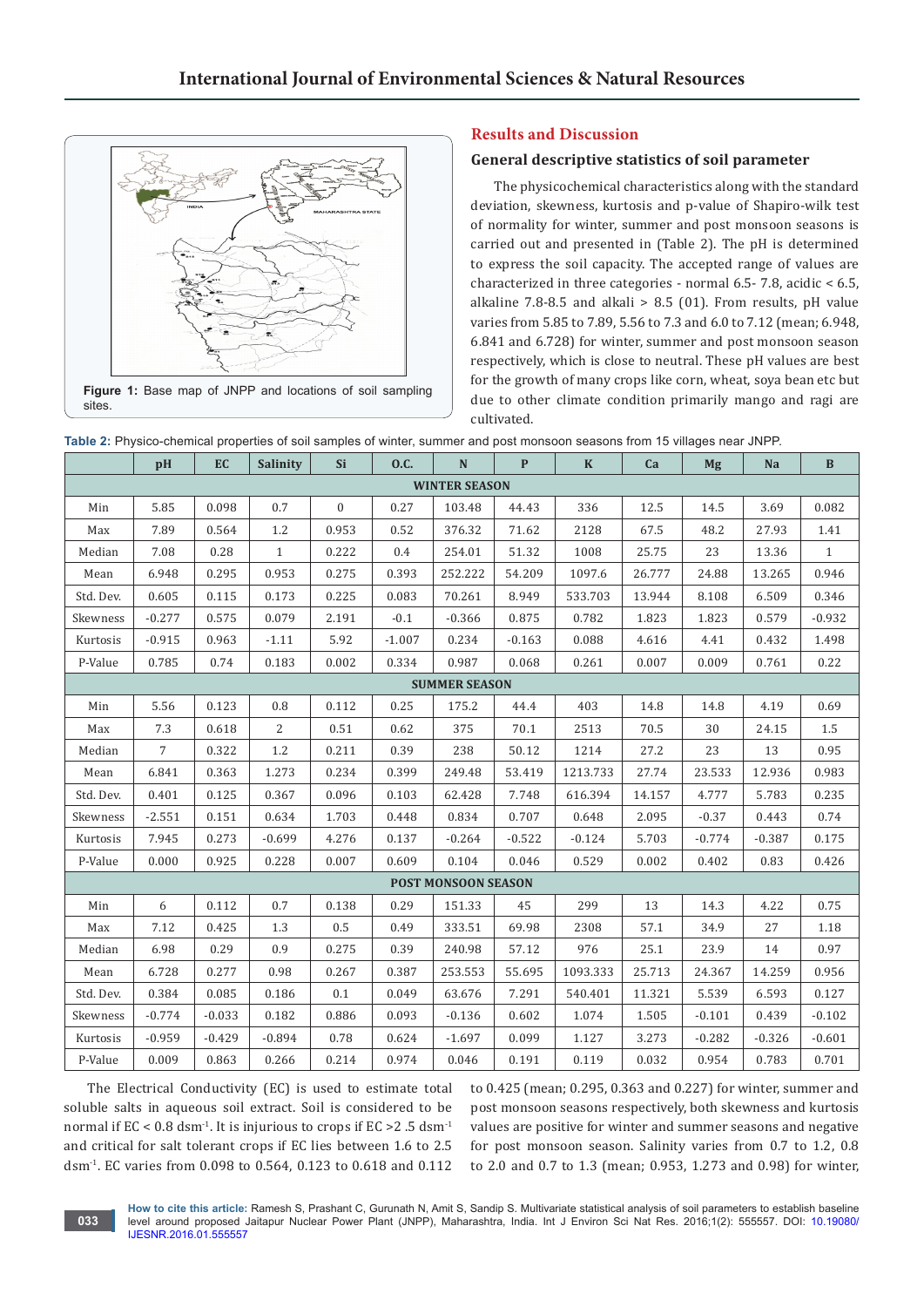summer and post monsoon seasons respectively, shows nonsaline nature. Skewness is near to symmetric and kurtosis shows non-saline uniform nature. SW p-value suggests EC and Salinity is not normally distributed. SW p-value for pH shows normal behaviour in summer and post monsoon seasons only.

The concentration of major nutrients in soil like Si, N, P, K, Ca, Mg, Na and B are also analysed. K, N and P have highest average concentration as 1097.6, 252.222 and 54.209ppm with standard deviation 533.703, 70.261 and 8.949 respectively in winter. 1213.733, 249.48 and 53.419ppm with standard deviation 616.394, 62.428 and 7.748 respectively in summer and 1093.333, 253.553 and 55.695ppm with standard deviation 540.401, 63.676 and 7.291 respectively in post monsoon season. The minimum average concentration is found for Si and B as 0.275 and 0.946 with standard deviation 0.225 and 0.346 respectively in winter, 0.234 and 0.983 ppm with standard deviation 0.096 and 0.235 respectively in summer, 0.267 and 0.956 with standard deviation 0.1 and 0.127 respectively in post monsoon season. Whereas Ca, Mg and Na have average concentration 26.777, 24.88 and 13.265ppm with standard deviation 13.944, 8.108 and 6.509 respectively in winter, 27.74, 23.553 and 12.936ppm with standard deviation 14.157, 4.777 and 5.783 respectively in summer and 25.713, 24.367 and 14.259ppm with standard deviation 11.321, 5.539 and 6.593 respectively in post monsoon season.

**General descriptive statistics of trace metals concentration**

**Table 3:** Physico-chemical properties of trace metals from soil samples using inductively coupled plasma mass spectrometer from 15 villages near JNPP.

|                  | Fe     | Cu       | cr       | Zn      | <b>Pb</b> | Ni       | Ba       | Co       | As     | C <sub>d</sub> | Mn      |
|------------------|--------|----------|----------|---------|-----------|----------|----------|----------|--------|----------------|---------|
| N of cases       | 15     | 15       | 15       | 15      | 15        | 15       | 15       | 15       | 15     | 15             | 15      |
| Minimum          | 19.74  | 1818     | 250.6    | 219.6   | 329.9     | 49.48    | 5.997    | 33.81    | 11.6   | 21.34          | 65.4    |
| Maximum          | 65.51  | 5869     | 1442     | 734.7   | 633       | 207.4    | 44.05    | 149      | 74.41  | 46.79          | 161.52  |
| Median           | 35.23  | 2949     | 776.4    | 346.4   | 426.1     | 99.2     | 28.73    | 88.82    | 19.2   | 29.48          | 105.4   |
| Mean             | 36.371 | 2992.933 | 798.26   | 389.933 | 446.7     | 112.739  | 25.477   | 94.695   | 27.307 | 31.805         | 108.193 |
| Standard<br>Dev  | 11.366 | 1042.318 | 406.513  | 148.573 | 85.76     | 53.6     | 12.386   | 38.406   | 18.979 | 8.424          | 24.366  |
| Skewness<br>(G1) | 1.021  | 1.445    | 0.332    | 1.001   | 0.697     | 0.48     | $-0.203$ | 0.165    | 1.766  | 0.611          | 0.535   |
| Kurtosis<br>(G2) | 1.88   | 3.186    | $-1.079$ | 0.57    | 0.008     | $-1.208$ | $-1.252$ | $-1.329$ | 2.186  | $-0.791$       | 0.563   |
| SW<br>P-Value    | 0.258  | 0.036    | 0.249    | 0.166   | 0.567     | 0.13     | 0.285    | 0.214    | 0.001  | 0.176          | 0.84    |

All location shows high concentration (mean 36.371%) of Fe but it is not a major concern because Fe is not contaminant element, Fe is important in plant nutrition and essential as crop micronutrient. The standard statistical analysis (mean, standard deviation, skewness, kurtosis, SW p-value) is carried out to describe the heavy/trace metals contents in the soil presented in (Table 3). The average concentration of Cu, Cr, Zn, Pb, Ni, Ba, Co, As, Cd and Mn was found to be 2992.933, 798.26, 389.933, 446.7, 112.739, 25.477, 94.695, 22.307, 31.805 and 108.193 ppb respectively. Among the 11 metals studied on the basis of decreasing concentration heavy/trace metals can be arranged as Cu > Cr > Pb > Zn > Ni > Mn > Co > Cd > As >Ba. All skewness coefficient values are greater than zero except for Ba showing slightly positively skewed behaviour of heavy/trace metal concentration. Also SW p-values confirms that out of all only Cu and As are normally distributed.

#### **Paired t-test analysis**

To identify the change in mean behaviour of soil parameters due to season change is analysed with the help of paired t-test and presented in (Table 4). The mean behaviour of EC rises from 0.2947 to 0.3633 (p-value 0.012) significantly in winter to summer season change and falls down from 0.3633 to 0.2771 (p-value 0.006) significantly in summer to post monsoon season change. Which does not differ significantly (p-value 0.176) from last winter which means that average EC remains unchanged. Average behaviour of salinity rises from 0.9533 to 1.2733 significantly (p-value 0.012) from winter to summer season change and falls down from 1.2733 to 0.9800 significantly (p-value 0.021) in summer to post monsoon season change. Which does not differ significantly (p-value 0.597) from last winter, hence mean salinity remains stagnant. The mean concentration of Na does not change significantly (p-value 0.381) in winter to summer season change, but rise significantly (p-value 0.022) from 12.94 to 14.26 in summer to post monsoon season change, hence differ significantly (p-value 0.021) from last winter also. All other parameter does not show any significant change during all season changes. Hence the natural behaviour of soil remains unchanged.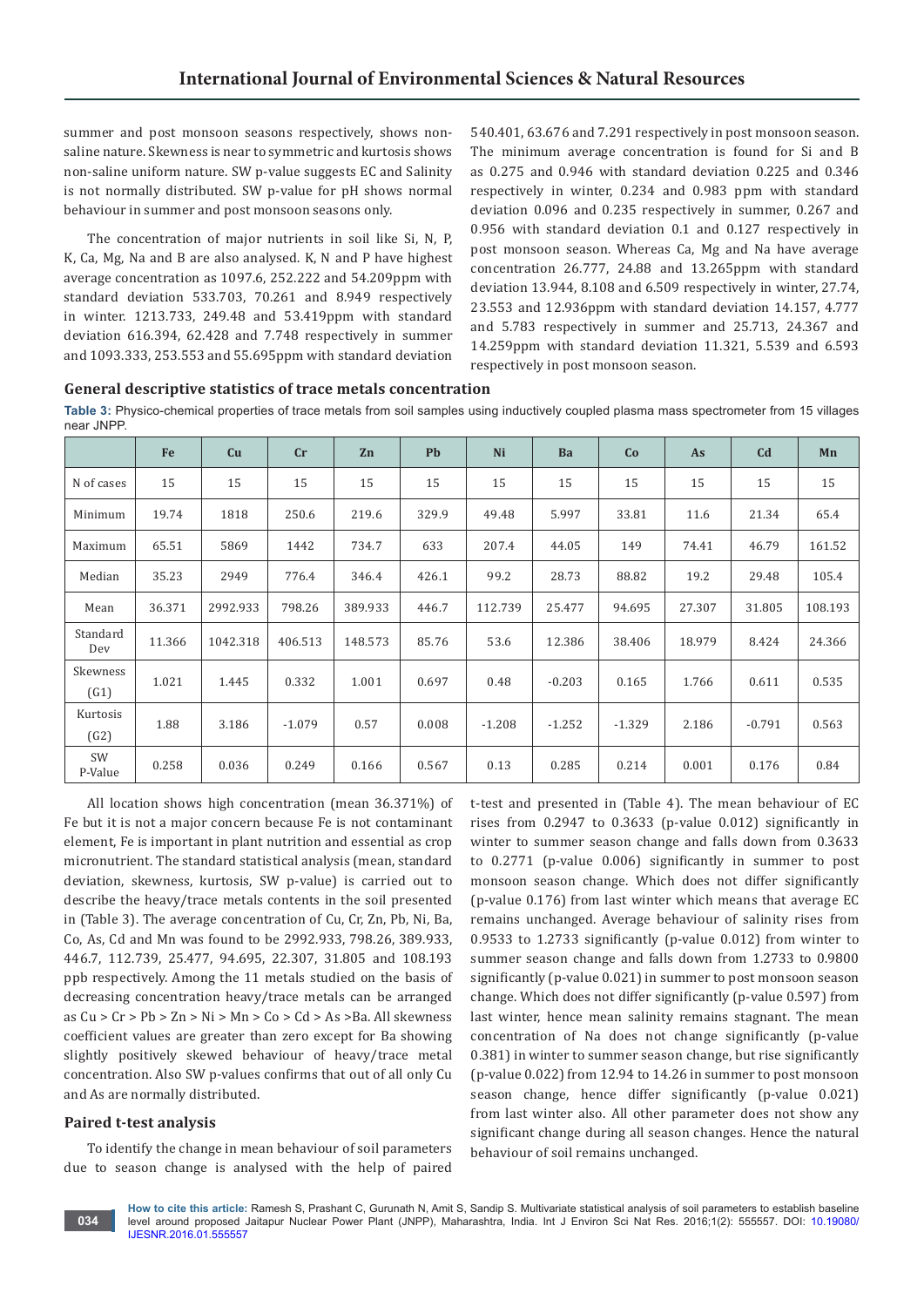| <b>Parameter</b> | <b>Winter to</b><br><b>Summer</b> | <b>Summer to</b><br><b>Post Monsoon</b> | <b>Post Monsoon</b><br>to Winter |
|------------------|-----------------------------------|-----------------------------------------|----------------------------------|
| pH               | 0.403                             | 0.258                                   | 0.176                            |
| EC               | 0.012                             | 0.006                                   | 0.330                            |
| Salinity         | 0.012                             | 0.021                                   | 0.597                            |
| Si               | 0.316                             | 0.081                                   | 0.826                            |
| O. C.            | 0.886                             | 0.732                                   | 0.788                            |
| N                | 0.810                             | 0.783                                   | 0.918                            |
| $\mathsf{P}$     | 0.791                             | 0.358                                   | 0.164                            |
| K                | 0.121                             | 0.199                                   | 0.923                            |
| Ca               | 0.276                             | 0.074                                   | 0.234                            |
| Mg               | 0.582                             | 0.704                                   | 0.857                            |
| Na               | 0.381                             | 0.022                                   | 0.021                            |
| B                | 0.654                             | 0.565                                   | 0.900                            |

**Table 4:** Two Sample Paired t-test analysis: P- value Table.

| Correlation analysis of soil parameter and trace |  |  |  |
|--------------------------------------------------|--|--|--|
| metals                                           |  |  |  |

The inter-element relationship in soil matrix provides information of soil parameters, heavy/trace metal sources and pathways in the geo-environment. Correlation matrix was useful to confirm some association between soil parameters as well as heavy/trace metals. To know the significance of association, two tailed test of significance was carried out for winter, summer and post monsoon samples. According to the values of Pearson correlation coefficient, in winter season (Table 5), significant positive correlation (p- value  $\leq$  0.05) exists between Mg and Ca ( $r = 0.696$ ,  $p = 0.04$ ), pH and EC ( $r = 0.554$ ,  $p = 0.032$ ), EC and Na (r = 0.588, p = 0.021), P and Si (r = 0.624, p = 0.012) and B and O.C. ( $r = 0.603$ ,  $p = 0.017$ ). Salinity shows significant negative correlation with Si ( $r = -0.527$ ,  $p = 0.043$ ) and P ( $r =$  $-0.564$ ,  $p = 0.029$ ). In summer season (Table 6), salinity shows only significant positive correlation with electrical conductivity (EC) ( $r = 0.0724$ ,  $p = 0.017$ ). All other correlation coefficient are week or insignificant. In post monsoon (Table 7), season sample a significant positive correlation exists between P and Si (r = 0.698, p = 0.004), Na and EC ( $r = 0.638$ , p = 0.011), Na and N ( $r =$ 0.523, p = 0.046), Na and Ca ( $r = 0.598$ , p = 0.018), whereas Mg shows significant negative correlation with Ca ( $r = -0.595$ ,  $p =$ 0.019) and Na ( $r = -0.600$ ,  $p = 0.018$ ).

Table 5: Correlation Matrix: Analysis of soil parameters for the sampling 1<sup>st</sup> in winter.

| <b>Parameters</b> | pH       | <b>EC</b> | Salinity | <b>Si</b> | 0.C.     | N        | $\mathbf{P}$ | $\mathbf K$ | Ca    | <b>Mg</b> | Na    |
|-------------------|----------|-----------|----------|-----------|----------|----------|--------------|-------------|-------|-----------|-------|
| EC                | 0.554    |           |          |           |          |          |              |             |       |           |       |
|                   | 0.032    |           |          |           |          |          |              |             |       |           |       |
| Salinity          | $-0.156$ | $-0.288$  |          |           |          |          |              |             |       |           |       |
|                   | 0.578    | 0.299     |          |           |          |          |              |             |       |           |       |
| Si                | $-0.387$ | $-0.081$  | $-0.527$ |           |          |          |              |             |       |           |       |
|                   | 0.154    | 0.775     | 0.043    |           |          |          |              |             |       |           |       |
| 0.C.              | 0.178    | 0.109     | 0.064    | $-0.183$  |          |          |              |             |       |           |       |
|                   | 0.527    | 0.699     | 0.821    | 0.514     |          |          |              |             |       |           |       |
| $\mathbf N$       | $-0.468$ | $-0.07$   | $-0.004$ | 0.111     | $-0.177$ |          |              |             |       |           |       |
|                   | 0.078    | 0.803     | 0.989    | 0.695     | 0.528    |          |              |             |       |           |       |
| P                 | $-0.209$ | $-0.158$  | $-0.564$ | 0.627     | 0.34     | $-0.139$ |              |             |       |           |       |
|                   | 0.455    | 0.573     | 0.029    | 0.012     | 0.215    | 0.623    |              |             |       |           |       |
| $\mathbf K$       | $-0.149$ | $-0.387$  | $-0.043$ | $-0.036$  | 0.457    | 0.278    | 0.376        |             |       |           |       |
|                   | 0.596    | 0.154     | 0.88     | 0.898     | 0.087    | 0.316    | 0.168        |             |       |           |       |
| Ca                | 0.123    | 0.024     | 0.321    | $-0.222$  | 0.004    | $-0.058$ | $-0.002$     | $-0.135$    |       |           |       |
|                   | 0.663    | 0.933     | 0.243    | 0.427     | 0.989    | 0.839    | 0.994        | 0.632       |       |           |       |
| Mg                | 0.044    | 0.09      | 0.16     | $-0.104$  | $-0.289$ | $-0.254$ | $-0.031$     | $-0.454$    | 0.696 |           |       |
|                   | 0.876    | 0.75      | 0.569    | 0.712     | 0.296    | 0.36     | 0.913        | 0.089       | 0.004 |           |       |
| Na                | 0.278    | 0.588     | 0.17     | $-0.314$  | $-0.043$ | 0.067    | $-0.298$     | $-0.312$    | 0.498 | 0.334     |       |
|                   | 0.316    | 0.021     | 0.544    | 0.254     | 0.878    | 0.813    | 0.281        | 0.258       | 0.059 | 0.223     |       |
| $\, {\bf B}$      | $-0.064$ | 0.028     | 0.198    | 0.114     | 0.603    | 0.145    | 0.257        | 0.4         | 0.342 | $-0.255$  | 0.255 |
|                   | 0.82     | 0.922     | 0.48     | 0.687     | 0.017    | 0.606    | 0.355        | 0.14        | 0.212 | 0.359     | 0.359 |

Normal: Correlation Coefficient value; Italic: P-value; Bold: Significant values

**How to cite this article:** Ramesh S, Prashant C, Gurunath N, Amit S, Sandip S. Multivariate statistical analysis of soil parameters to establish baseline level around proposed Jaitapur Nuclear Power Plant (JNPP), Maharashtra, India. Int J Environ Sci Nat Res. 2016;1(2): 555557. DOI: [10.19080/](http://dx.doi.org/10.19080/IJESNR.2016.01.555557
) [IJESNR.2016.01.555557](http://dx.doi.org/10.19080/IJESNR.2016.01.555557
)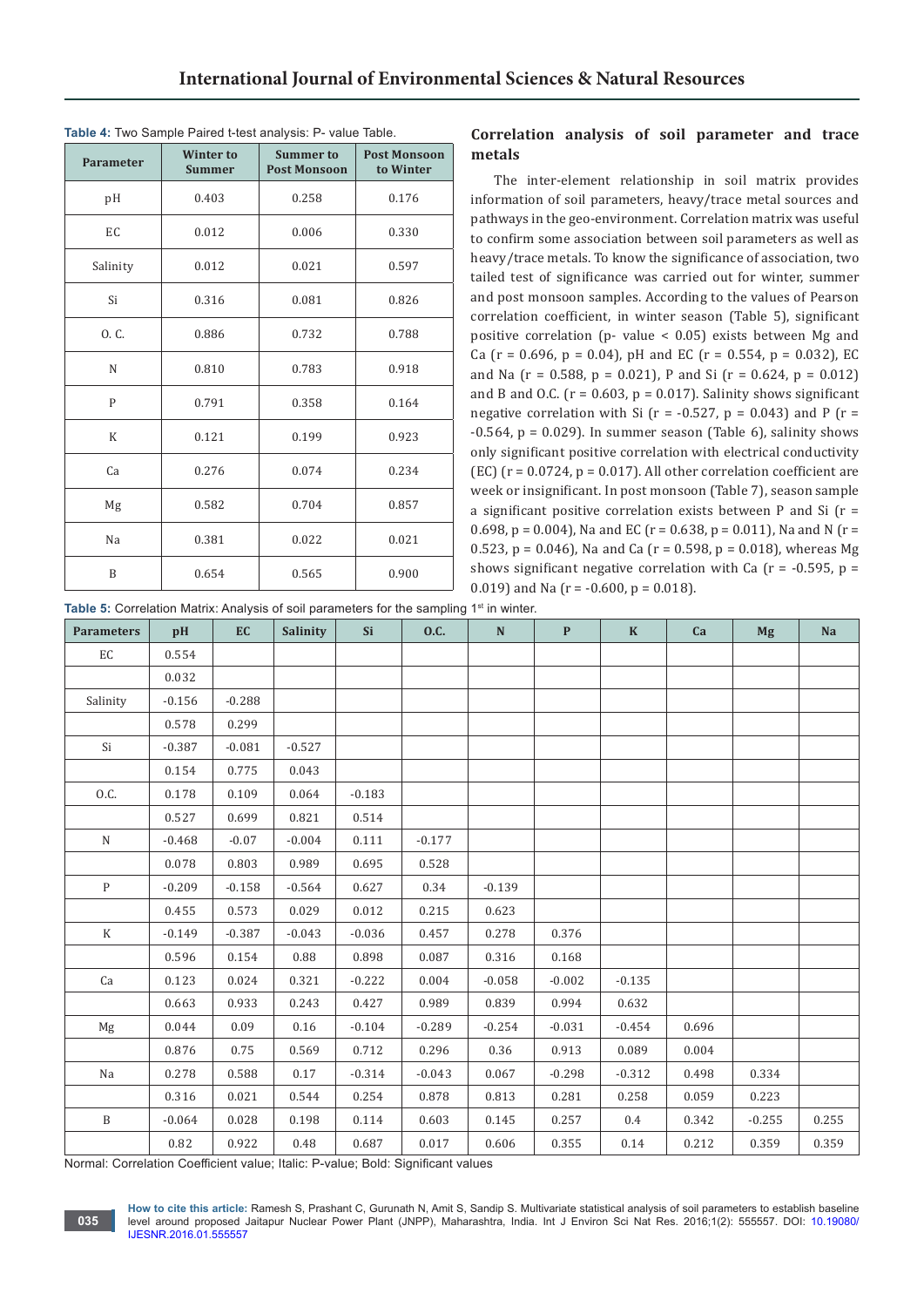| <b>Parameters</b>    | pH       | EC       | Salinity | <b>Si</b> | 0.C.     | ${\bf N}$ | $\mathbf{P}$ | $\mathbf K$ | Ca    | <b>Mg</b> | Na    |
|----------------------|----------|----------|----------|-----------|----------|-----------|--------------|-------------|-------|-----------|-------|
| $\mathop{\text{EC}}$ | 0.394    |          |          |           |          |           |              |             |       |           |       |
|                      | 0.147    |          |          |           |          |           |              |             |       |           |       |
| Salinity             | $-0.042$ | 0.724    |          |           |          |           |              |             |       |           |       |
|                      | 0.882    | 0.002    |          |           |          |           |              |             |       |           |       |
| Si                   | $-0.185$ | $-0.239$ | $-0.336$ |           |          |           |              |             |       |           |       |
|                      | 0.509    | 0.392    | 0.221    |           |          |           |              |             |       |           |       |
| 0.C.                 | $-0.126$ | $-0.098$ | $-0.016$ | 0.172     |          |           |              |             |       |           |       |
|                      | 0.656    | 0.729    | 0.955    | 0.539     |          |           |              |             |       |           |       |
| ${\bf N}$            | $-0.195$ | $-0.156$ | $-0.253$ | $-0.122$  | $-0.378$ |           |              |             |       |           |       |
|                      | 0.487    | 0.58     | 0.364    | 0.665     | 0.165    |           |              |             |       |           |       |
| $\mathbf{P}$         | 0.316    | $-0.263$ | $-0.302$ | 0.014     | $-0.421$ | 0.457     |              |             |       |           |       |
|                      | 0.252    | 0.343    | 0.274    | 0.959     | 0.118    | 0.086     |              |             |       |           |       |
| $\rm K$              | $-0.011$ | 0.126    | 0.231    | $-0.022$  | $-0.439$ | 0.192     | 0.391        |             |       |           |       |
|                      | 0.97     | 0.655    | 0.407    | 0.939     | 0.101    | 0.494     | 0.149        |             |       |           |       |
| Ca                   | 0.31     | $-0.128$ | $-0.367$ | 0.192     | 0.115    | $-0.12$   | 0.315        | $-0.076$    |       |           |       |
|                      | 0.262    | 0.65     | 0.178    | 0.493     | 0.683    | 0.67      | 0.253        | 0.788       |       |           |       |
| Mg                   | 0.273    | 0.301    | $-0.15$  | $-0.24$   | 0.055    | $-0.069$  | $-0.212$     | $-0.092$    | 0.234 |           |       |
|                      | 0.326    | 0.276    | 0.594    | 0.389     | 0.845    | 0.808     | 0.447        | 0.744       | 0.401 |           |       |
| Na                   | 0.505    | 0.439    | $-0.014$ | $-0.299$  | 0.079    | $-0.083$  | $-0.087$     | $-0.377$    | 0.44  | 0.464     |       |
|                      | 0.055    | 0.101    | 0.959    | 0.279     | 0.781    | 0.769     | 0.758        | 0.167       | 0.101 | 0.082     |       |
| $\, {\bf B}$         | $-0.049$ | $-0.133$ | $-0.238$ | 0.205     | $-0.18$  | 0.069     | 0.086        | 0.266       | 0.225 | $-0.071$  | 0.231 |
|                      | 0.864    | 0.636    | 0.392    | 0.463     | 0.52     | 0.807     | 0.759        | 0.338       | 0.421 | 0.8       | 0.407 |

Normal: Correlation Coefficient value; Italic: P-value; Bold: Significant values

**Table 7:** Correlation Matrix: Analysis of soil parameters for the sampling 3rd in post monsoon.

| <b>Parameters</b> | pH       | EC       | <b>Salinity</b> | Si       | <b>O.C.</b> | $\mathbf N$ | $\mathbf{P}$ | $\mathbf K$ | Ca | <b>Mg</b> | <b>Na</b> |
|-------------------|----------|----------|-----------------|----------|-------------|-------------|--------------|-------------|----|-----------|-----------|
| EC                | 0.297    |          |                 |          |             |             |              |             |    |           |           |
|                   | 0.282    |          |                 |          |             |             |              |             |    |           |           |
| Salinity          | 0.018    | 0.438    |                 |          |             |             |              |             |    |           |           |
|                   | 0.948    | 0.103    |                 |          |             |             |              |             |    |           |           |
| Si                | $-0.006$ | $-0.138$ | $-0.156$        |          |             |             |              |             |    |           |           |
|                   | 0.984    | 0.623    | 0.58            |          |             |             |              |             |    |           |           |
| 0.C.              | $-0.284$ | 0.025    | $-0.149$        | 0.127    |             |             |              |             |    |           |           |
|                   | 0.305    | 0.929    | 0.596           | 0.652    |             |             |              |             |    |           |           |
| $\mathbf N$       | 0.164    | 0.346    | 0.445           | 0.202    | $-0.091$    |             |              |             |    |           |           |
|                   | 0.56     | 0.206    | 0.097           | 0.47     | 0.747       |             |              |             |    |           |           |
| $\mathbf{P}$      | 0.31     | $-0.102$ | $-0.279$        | 0.698    | 0.139       | 0.204       |              |             |    |           |           |
|                   | 0.262    | 0.717    | 0.313           | 0.004    | 0.622       | 0.466       |              |             |    |           |           |
| $\rm K$           | 0.069    | $-0.246$ | $-0.032$        | $-0.128$ | 0.175       | 0.198       | 0.243        |             |    |           |           |
|                   | 0.806    | 0.376    | 0.911           | 0.65     | 0.534       | 0.48        | 0.383        |             |    |           |           |
| Ca                | 0.344    | 0.342    | 0.344           | $-0.145$ | $-0.244$    | 0.261       | 0.272        | $-0.129$    |    |           |           |
|                   | 0.209    | 0.213    | 0.21            | 0.607    | 0.38        | 0.348       | 0.326        | 0.646       |    |           |           |

**How to cite this article:** Ramesh S, Prashant C, Gurunath N, Amit S, Sandip S. Multivariate statistical analysis of soil parameters to establish baseline level around proposed Jaitapur Nuclear Power Plant (JNPP), Maharashtra, India. Int J Environ Sci Nat Res. 2016;1(2): 555557. DOI: [10.19080/](http://dx.doi.org/10.19080/IJESNR.2016.01.555557
) [IJESNR.2016.01.555557](http://dx.doi.org/10.19080/IJESNR.2016.01.555557
)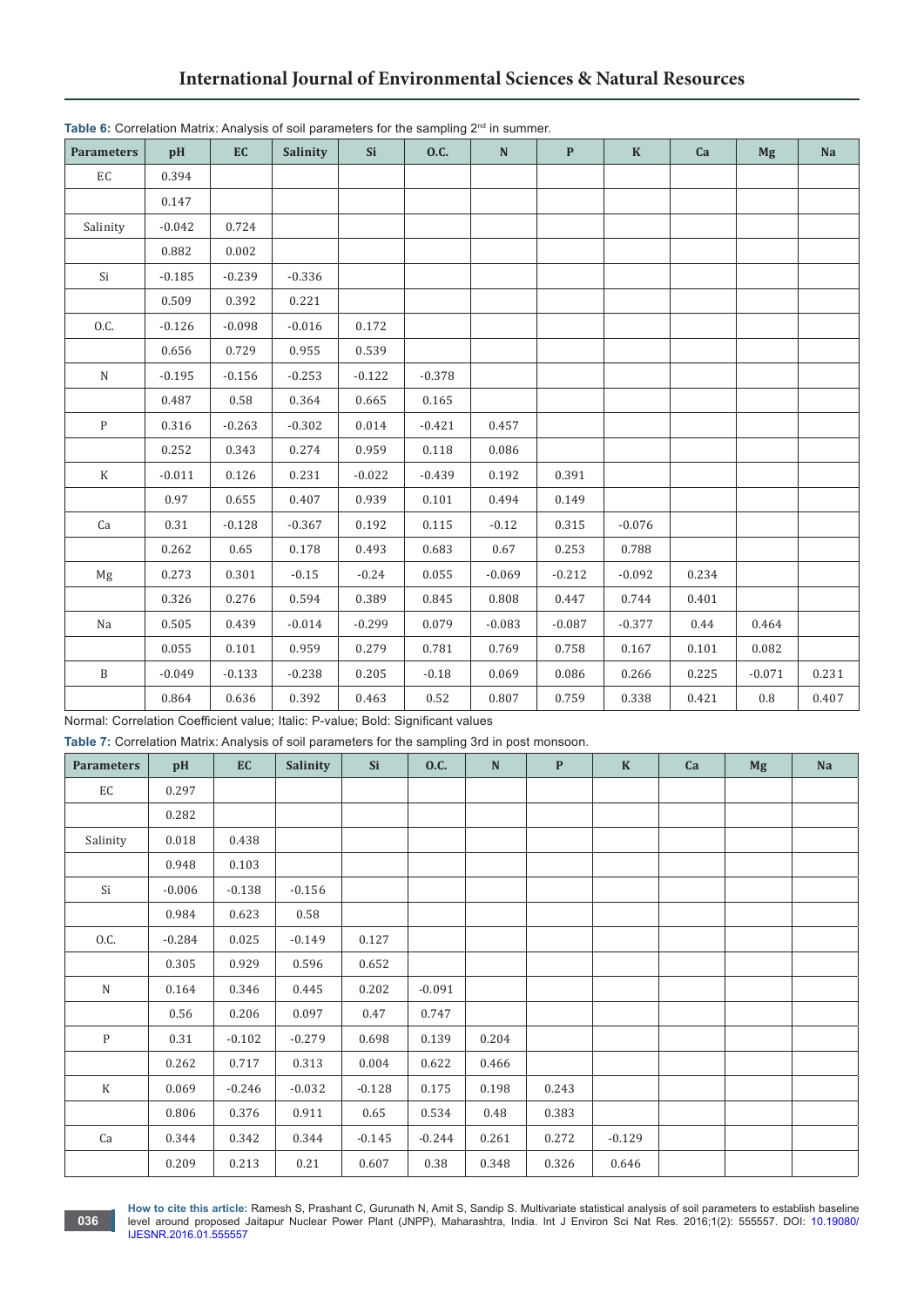| Mg | $-0.066$ | $-0.012$ | $-0.33$ | 0.395    | 0.067    | $-0.029$ | 0.139    | 0.148    | $-0.595$ |          |       |
|----|----------|----------|---------|----------|----------|----------|----------|----------|----------|----------|-------|
|    | 0.815    | 0.965    | 0.229   | 0.145    | 0.812    | 0.918    | 0.622    | 0.598    | 0.019    |          |       |
| Na | 0.427    | 0.638    | 0.474   | $-0.213$ | 0.059    | 0.523    | $-0.041$ | $-0.151$ | 0.598    | $-0.6$   |       |
|    | 0.112    | 0.011    | 0.075   | 0.445    | 0.835    | 0.046    | 0.884    | 0.591    | 0.018    | 0.018    |       |
| B  | 0.406    | $-0.298$ | 0.221   | 0.115    | $-0.068$ | $-0.081$ | 0.322    | $-0.012$ | 0.325    | $-0.325$ | 0.037 |
|    | 0.133    | 0.28     | 0.429   | 0.683    | 0.81     | 0.774    | 0.242    | 0.967    | 0.237    | 0.237    | 0.895 |

Normal: Correlation Coefficient value; Italic: P-value; Bold: Significant values

**Table 8:** Correlation Matrix: Analysis of trace metals from soil samples using inductively coupled plasma mass spectrometer.

| Metal                  | Fe             | Cu           | cr       | Zn       | Pb       | Ni       | Ba       | Co       | As       | Cd    |
|------------------------|----------------|--------------|----------|----------|----------|----------|----------|----------|----------|-------|
| Cu                     | 0.142          |              |          |          |          |          |          |          |          |       |
|                        | 0.613          |              |          |          |          |          |          |          |          |       |
| Cr                     | 0.806          | 0.13         |          |          |          |          |          |          |          |       |
|                        | $\overline{0}$ | 0.644        |          |          |          |          |          |          |          |       |
| Zn                     | 0.047          | 0.61         | $-0.052$ |          |          |          |          |          |          |       |
|                        | 0.868          | 0.016        | 0.855    |          |          |          |          |          |          |       |
| Pb                     | 0.407          | 0.834        | 0.415    | 0.679    |          |          |          |          |          |       |
|                        | 0.132          | $\mathbf{0}$ | 0.124    | 0.005    |          |          |          |          |          |       |
| Ni                     | $-0.465$       | 0.354        | $-0.487$ | 0.578    | 0.234    |          |          |          |          |       |
|                        | 0.08           | 0.196        | 0.065    | 0.024    | 0.401    |          |          |          |          |       |
| Ba                     | 0.172          | 0.636        | 0.109    | 0.598    | 0.586    | 0.587    |          |          |          |       |
|                        | 0.541          | 0.011        | $0.7\,$  | 0.019    | 0.022    | 0.021    |          |          |          |       |
| Co                     | $-0.387$       | 0.05         | $-0.42$  | 0.339    | $-0.001$ | 0.696    | 0.493    |          |          |       |
|                        | 0.154          | 0.858        | 0.119    | 0.217    | 0.997    | 0.004    | 0.062    |          |          |       |
| As                     | $-0.096$       | $-0.073$     | $-0.321$ | 0.428    | 0.105    | 0.13     | $-0.196$ | 0.118    |          |       |
|                        | 0.734          | 0.796        | 0.243    | 0.112    | 0.708    | 0.643    | 0.484    | 0.676    |          |       |
| $\mathbb{C}\mathrm{d}$ | 0.364          | $-0.201$     | 0.029    | $-0.058$ | $-0.072$ | $-0.433$ | $-0.34$  | $-0.239$ | 0.285    |       |
|                        | 0.182          | 0.473        | 0.918    | 0.837    | 0.799    | 0.107    | 0.215    | 0.391    | 0.303    |       |
| Mn                     | 0.444          | $-0.024$     | 0.416    | $-0.116$ | 0.13     | $-0.57$  | $-0.059$ | $-0.205$ | $-0.086$ | 0.172 |
|                        | 0.097          | 0.933        | 0.123    | 0.679    | 0.645    | 0.027    | 0.834    | 0.464    | 0.759    | 0.54  |

Normal: Correlation Coefficient value; Italic: P-value; Bold: Significant values

# **Correlation analysis of trace metals**

Correlation analysis is carried out and presented in (Table 8), Positive correlation between heavy/trace metals exits due to, that pairs in the soil samples suggesting that they are from same source. Negative correlations between heavy/trace metals indicate that the heavy/trace metal pairs are derived from different origin and that they do not associate in their geochemical dynamics. In heavy/trace metals, Fe have highest concentration at every sample point but shows significant positive correlation with Cr ( $r = 0.806$ ,  $p = 0.001$ ) only. The maximum correlation occurs between Pb and Cu  $(r = 0.834, p$  $= 0.00$ ), Pb also shows positive correlation with Zn ( $r = 0.679$ ,  $p = 0.005$ ) and Zn is positively correlated with Cu ( $r = 0.610$ , p

 $= 0.016$ ). Ba shows positive correlation with Cu (r = 0.636, p = 0.011), Zn ( $r = 0.598$ ,  $p = 0.019$ ), Pb ( $r = 0.586$ , 0.021) and Ni  $(r = 0.587, p = 0.021)$ . Ni shows positive correlation with Zn  $(r = 0.587, p = 0.021)$ .  $= 0.579$ ,  $p = 0.024$ ) and Co (r = 0.696, p = 0.004) and Negative correlation with Mn ( $r = -0.570$ ,  $p = 0.027$ ).

## **Conclusion**

The study is carried out for the development of baseline data of soil parameter. Result of soil parameter analysis shows that most of the parameters are in the normal range. It is also observed that amount of potassium is higher (563.5ppm) than the normal value. Other elements like N, P, Na and B content are in normal appreciable range. The organic carbon (O.C.) content is less than the normal value. EC and salinity increases